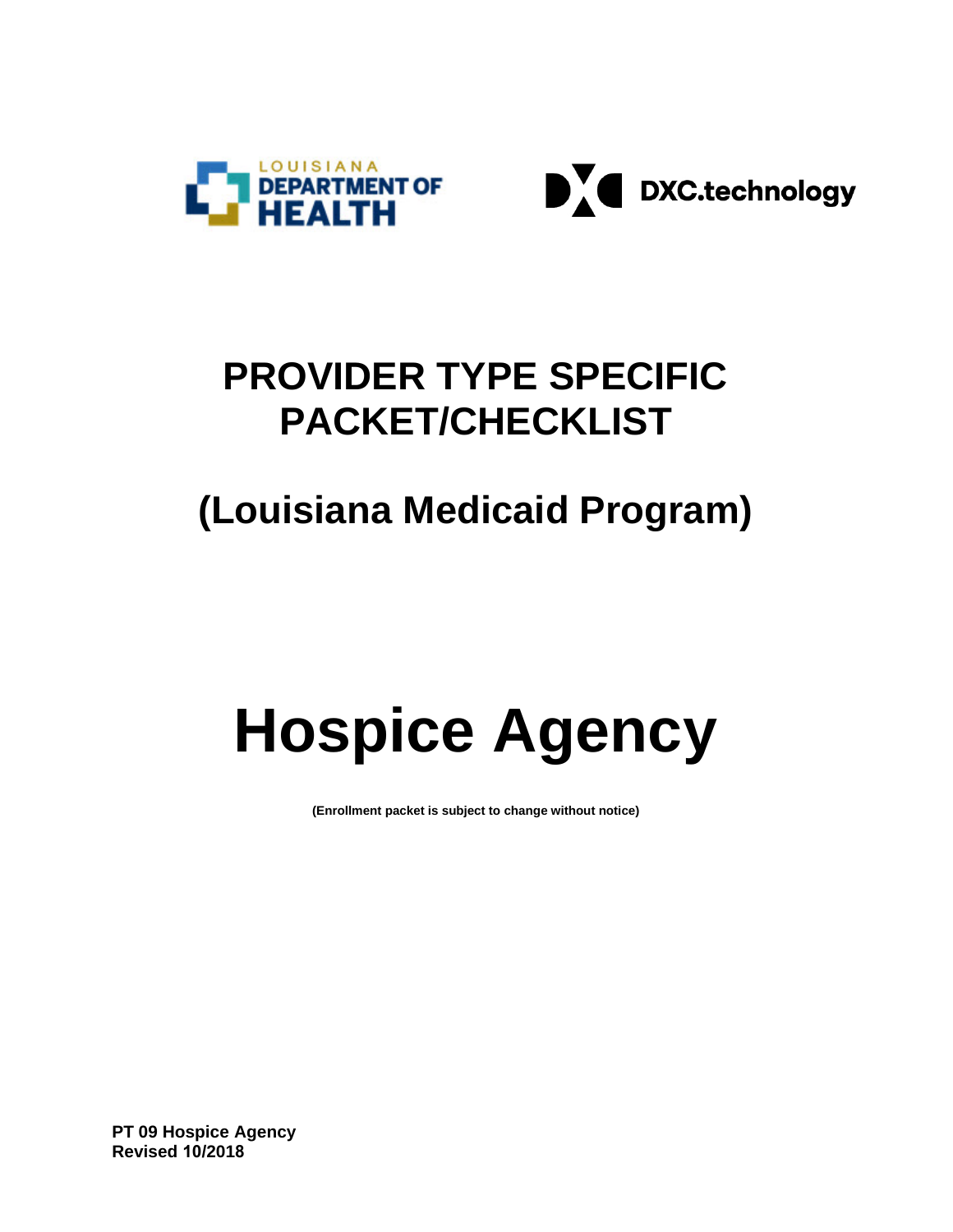## **HOSPICE PROVIDER ELIGIBILTY DATE POLICY**

The begin eligibility date for a new Hospice provider will be the day the Medicaid provider number is issued by Provider Enrollment. It will not be the Medicare enrollment date as previous policy allowed. Retroactive coverage will no longer be granted.

To ensure timely enrollment, please review all documentation in its entirety before completing required forms. Rejection of the application for incorrect/incomplete information will delay the issuance of the provider number.

Retroactive coverage will not be granted for applications that were rejected for additional information.